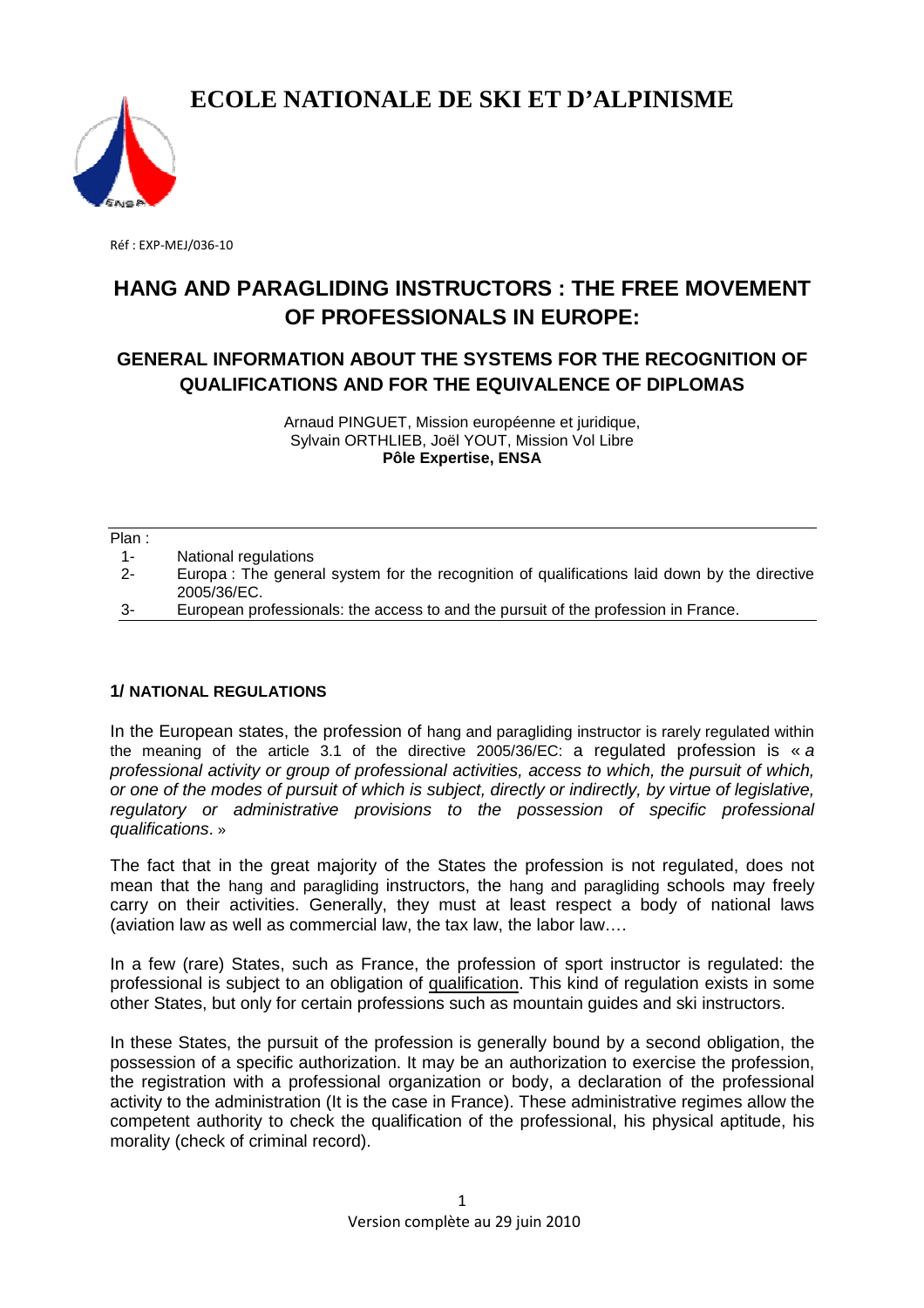### **Diagram of the regulated professions within the meaning of the directive 2005/36/EC**



(\*) This authorization is similar to a "teaching" license.

The goal of this kind of professional regulation is to protect the physical security of the sportsmen, or "sports consumers". This regulation is justified by an imperative requirement in the general public interest.

In Europe, the national regulations (where they exist) have to comply with the requirements of the European law. One of the objectives of the Community is the abolition between Member States, of obstacles to the free movement of persons and services. For nationals of the Member States, this includes, in particular, the right to pursue a profession, in a selfemployed or employed capacity, in a Member State other than the one in which they have obtained their professional qualifications. The free establishment and the free provision of services are guaranteed by the European law within the Internal Market. The respect of these European freedoms requires, if necessary, the modification of the national regulations.

The Member States which regulate the profession must take into account:

- the jurisprudence of the European court,
- the European directives 89/48/EEC and 92/52/EEC on the general systems of recognition of professional qualifications, more recently the directive 2005/36/EC on the recognition of professional qualifications, which has replaced these latter.

At the present time, in the States where profession is regulated, the nature and the importance of the legal requirements vary according to two parameters:

- the nationality of the professional.
- the duration of the professional stay in the host Member State,

as indicated in the diagram below :



(\*) citizens of Member States of European Union, and in a wider sense, of the States that are part of the European Economic Area Agreement (Iceland, Norway, Liechtenstein) and Switzerland.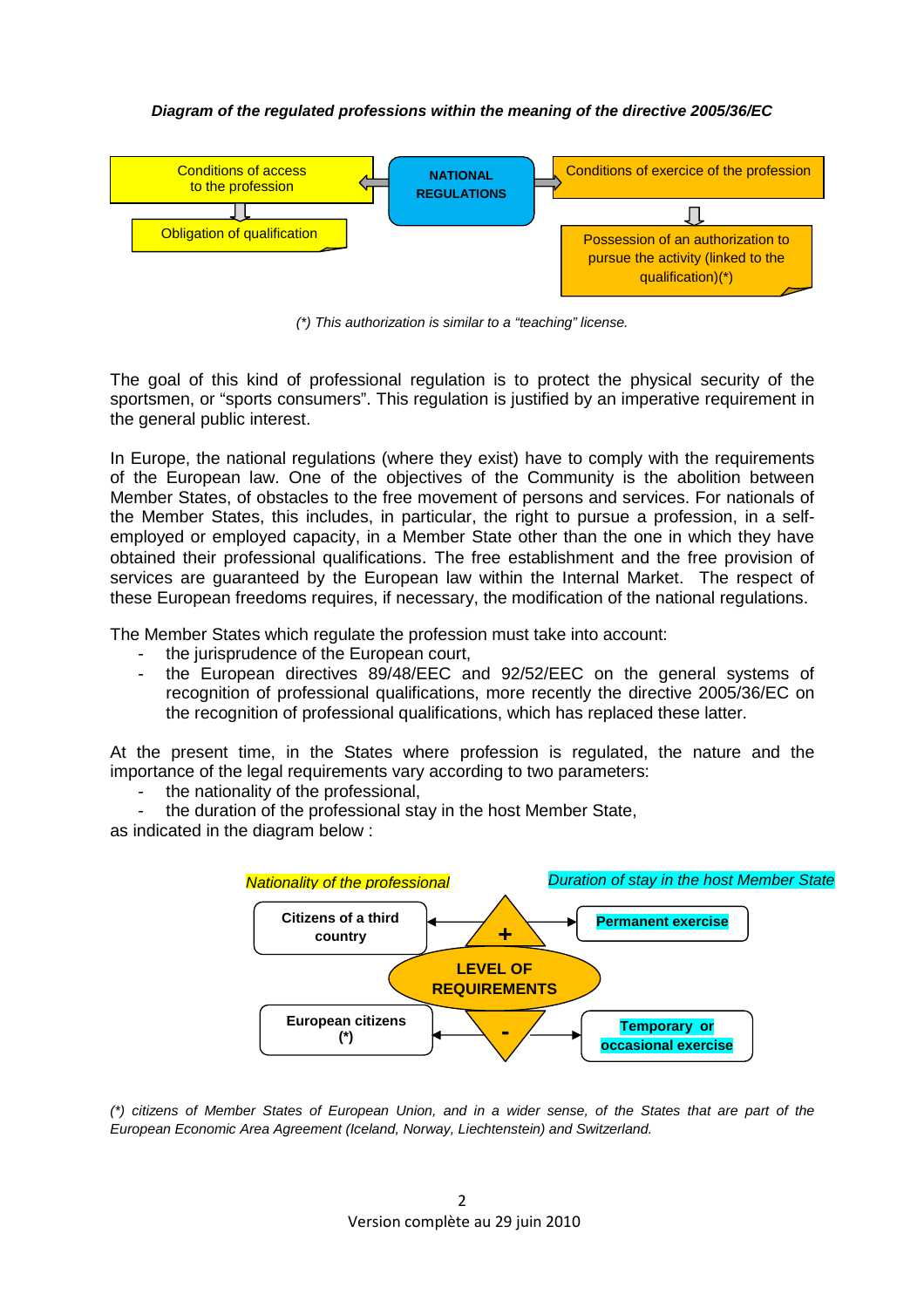## **2/ THE GENERAL SYSTEM FOR THE RECOGNITION OF QUALIFICATIONS LAID DOWN BY THE DIRECTIVE 2005/36/CE**

The European directive 2005/36/EC admits that the Member States retain the right to lay down the minimum level of qualification required to ensure the quality of the services provided on their territory.

However, the directive lays down that the Member States must take account of the qualifications obtained in another Member State and assess whether they correspond to those which it requires.

The directive defines the mechanism of recognition of professional qualifications. This mechanism has to be implemented in all States where a national regulation imposes a professional qualification for exercising a profession.

As indicated above, in the States where the profession is regulated, the qualification is the first condition of access to the profession, the exercise of the profession being contingent upon the possession of a specific authorization. De facto and de jure, qualification and authorization are linked one to another because the second implies and includes the first.

The directive 2005/36/EC is incorporated into the internal law of the Member States of the European Union. The beneficiaries of the "European" regime of recognition are the citizens of the above mentioned States. This regime does not apply to citizens of a third country, for instance to the American, Russian, Australian paragliding instructors who hold a « national » diploma, except if the law of the host Member State makes it possible.

The mechanisms of recognition established by the directive are very close to those laid down by the previous directives, whether the professional wishes to become established in the host Member State or intends to exercise the profession on a temporary or occasional basis in this State (provision of services).

This item does not take account of the subtle differences which may arise between the regime of free establishment and the regime of the free provision of services.

The procedure of authorization implies the deposit of a file under the conditions provided by the regulation of the host Member State. By means of this file, the competent authority can check and assess the qualification level of the applicant. The qualification of the applicant comprises the professional training and the professional experience acquired after the completion of this training.

The European procedure of recognition is based on the comparison of the competences (training + professional experience) in the matters strictly defined by the regulation. Regarding the sports instructors occupations, only the security competences are assessed by the competent authority.

The European procedure of recognition is different from the procedure of equivalence of diploma. The procedure of equivalence is based on the comparison of knowledge attested by the completion of a training. This comparison concerns all matters, even those which do not relate to security. The professional experience is not taken into account.

The examination of the file comprises two parts:

The first part concerns the admissibility of the request and the check of the requirements linked to the qualification :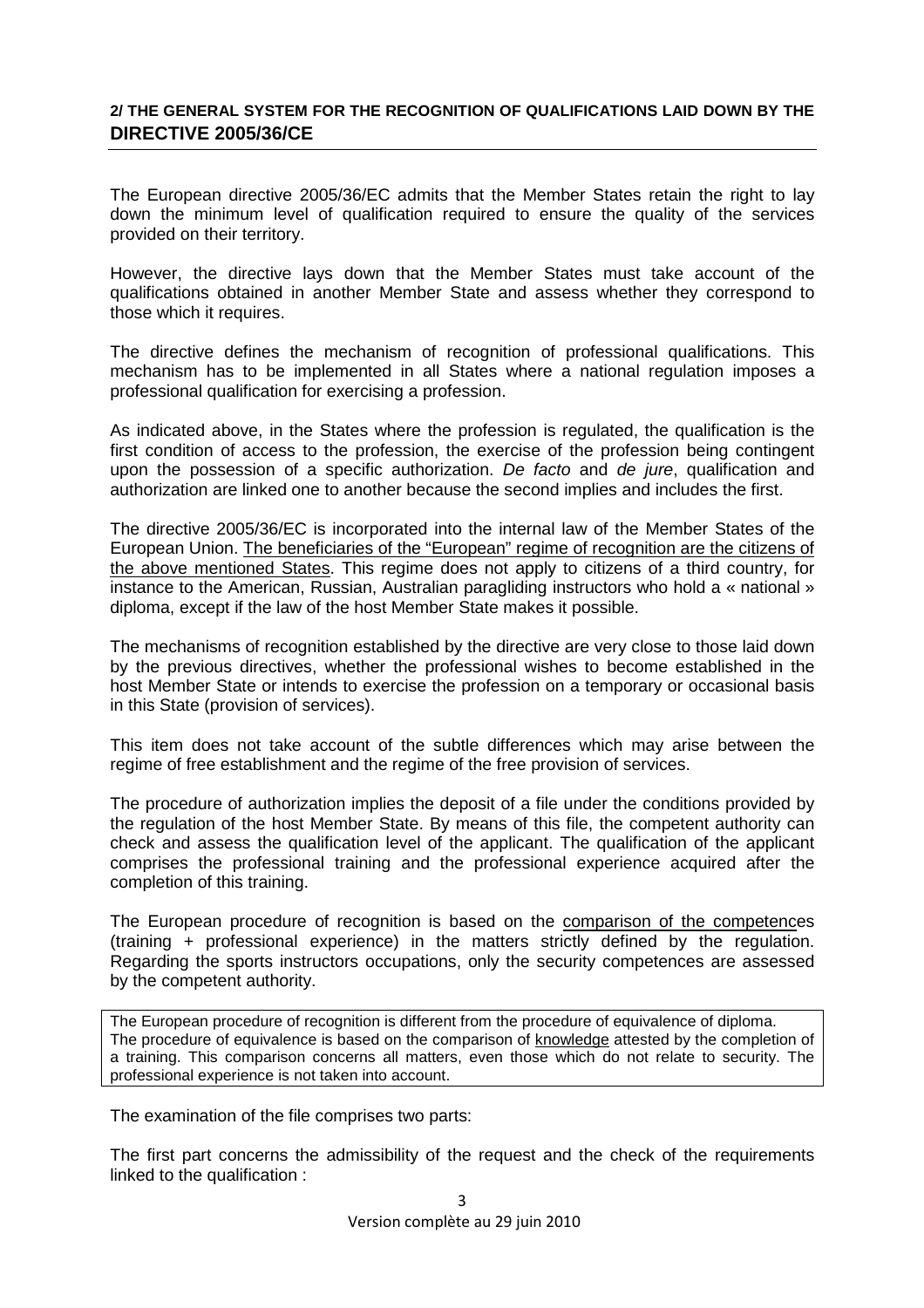- The knowledge of the language spoken in the host Member State ;
- A professional experience of at least 2 years on a fulltime basis during the previous 10 years when the applicant possesses a diploma delivered in a State where the profession and the training are not regulated. It is the most common situation in Europe and in the third countries.
- If the diploma is issued in a third country, the holder must have three years' professional experience in the profession on the territory of the Member State which recognized that diploma (only in the regime of the free establishment).

The second part of the file concerns the comparison between the training required in the host Member State and the qualification of the applicant.

If the comparison reveals a substantial difference of qualification linked to security, the competent authority of the host Member State may impose a compensation measure to the applicant.

## **The substantial difference of qualification**

According to the provisions of Titles II (Free provision of services) and III (Free establishment) of the directive 2005/36/EC, there is a substantial difference of qualification where:

- the training received by the applicant covers substantially different matters than those covered by the diploma required in the host Member State.
- **or**
- the regulated profession in the host Member State comprises one or more regulated professional activities which do not exist in the corresponding profession in the applicant's home Member State, and that difference consists in specific training which is required in the host Member State and which covers substantially different matters from those covered by the applicant's qualifications.

**and** the difference of qualification might be harmful to public health or safety.



## **Compensation measures**

The compensation measure is either an adaptation period or an aptitude test. Under the regime of free establishment, the host Member State must offer the applicant the choice between an adaptation period and an aptitude test.

The adaptation period is « the pursuit of a regulated profession in the host Member State under the responsibility of a qualified member of that profession, such period of supervised practice possibly being accompanied by further training.

This period of supervised practice shall be the subject of an assessment. The detailed rules governing the adaptation period and its assessment as well as the status of a migrant under supervision shall be laid down by the competent authority in the host Member State.»<sup>1</sup>.

 $\overline{a}$ 

 $<sup>1</sup>$  Article 3g of the directive.</sup>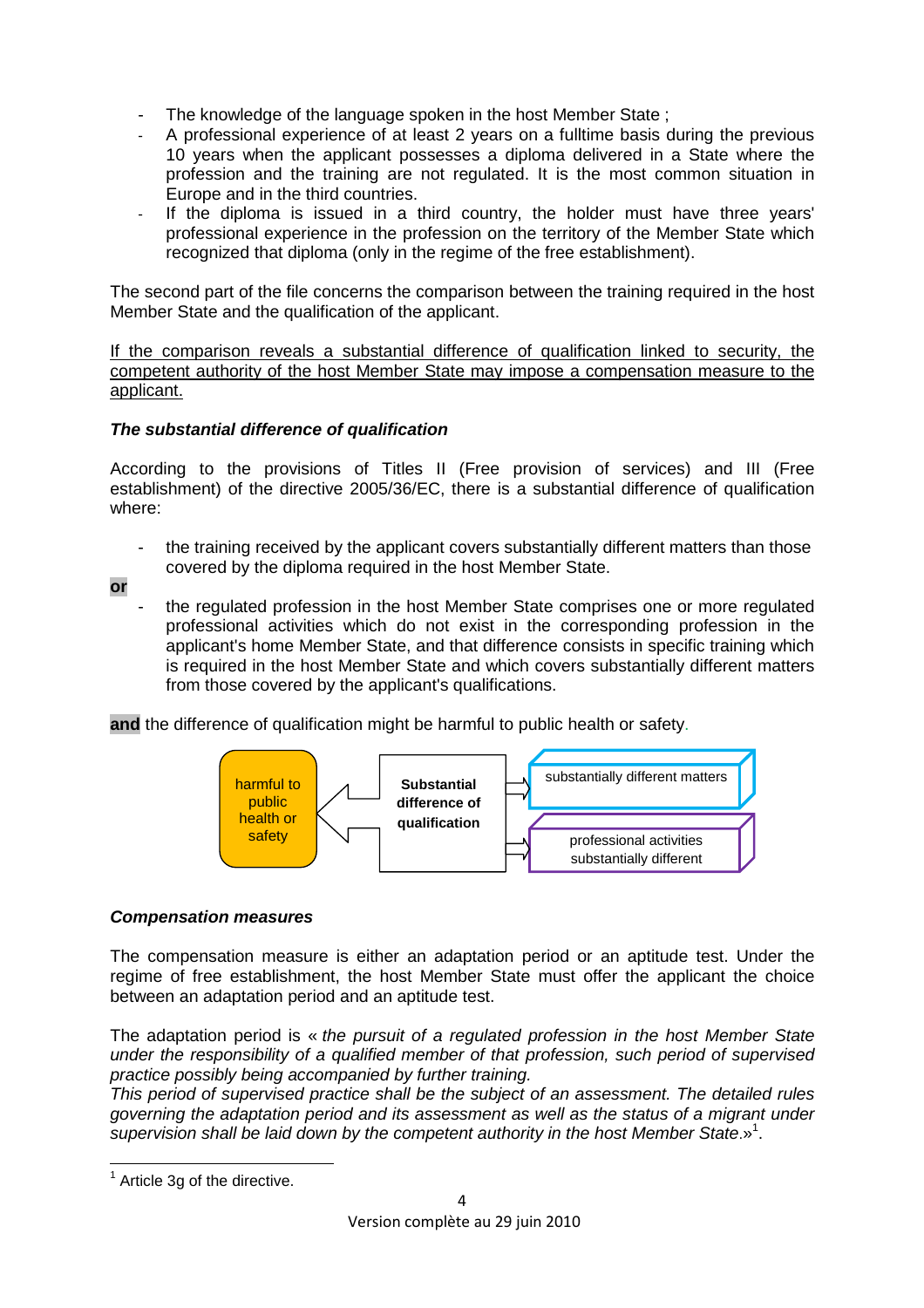The aptitude test is « a test limited to the professional knowledge of the applicant, made by the competent authorities of the host Member State with the aim of assessing the ability of the applicant to pursue a regulated profession in that Member State. In order to permit this test to be carried out, the competent authorities shall draw up a list of subjects which, on the basis of a comparison of the education and training required in the Member State and that received by the applicant, are not covered by the diploma or other evidence of formal qualifications possessed by the applicant. »

The aptitude test «shall cover subjects to be selected from those on the list, knowledge of which is essential in order to be able to pursue the profession in the host Member State  $\frac{1}{2}$ .



### Diagram of the procedure of recognition laid down by the directive 2005/36/EC

### **3/ "EUROPEAN" PROFESSIONALS: THE ACCESS TO AND THE PURSUIT OF THE PROFESSION IN FRANCE**

The foreign sport instructor, in the French territory, has to respect the French law (principle of the territoriality of the law). The sport law (code du sport) lays down two requirements:

- Anyone who teaches a sport activity (or leads people in this activity) against remuneration must be qualified (obligation of qualification);
- The sport instructor must also declare his activity to the competent authority prior to exercising his profession (declaration). The procedure of declaration enables the administration to make sure that the sport instructor is qualified.

The qualification has to guarantee the competence of the sport instructor in the field of safety in the sport activity concerned (art.212-1). It involves:

- the capacity to command the technical and teaching knowledge linked to the sport activity and to command the technical skills of this activity in safety;
- the capacity to assess the dangers of the activity and to reach the appropriate decisions in case of accident.

The declaration (art. L212-11) is operated under the conditions laid down by the articles R212-85 to R212-87, and A212-176 to A212-181. The French authorities check by means of the information contained in the file of declaration that the sport instructor is qualified:

**EXECUTE:**<br><sup>2</sup> Article 3h of the directive.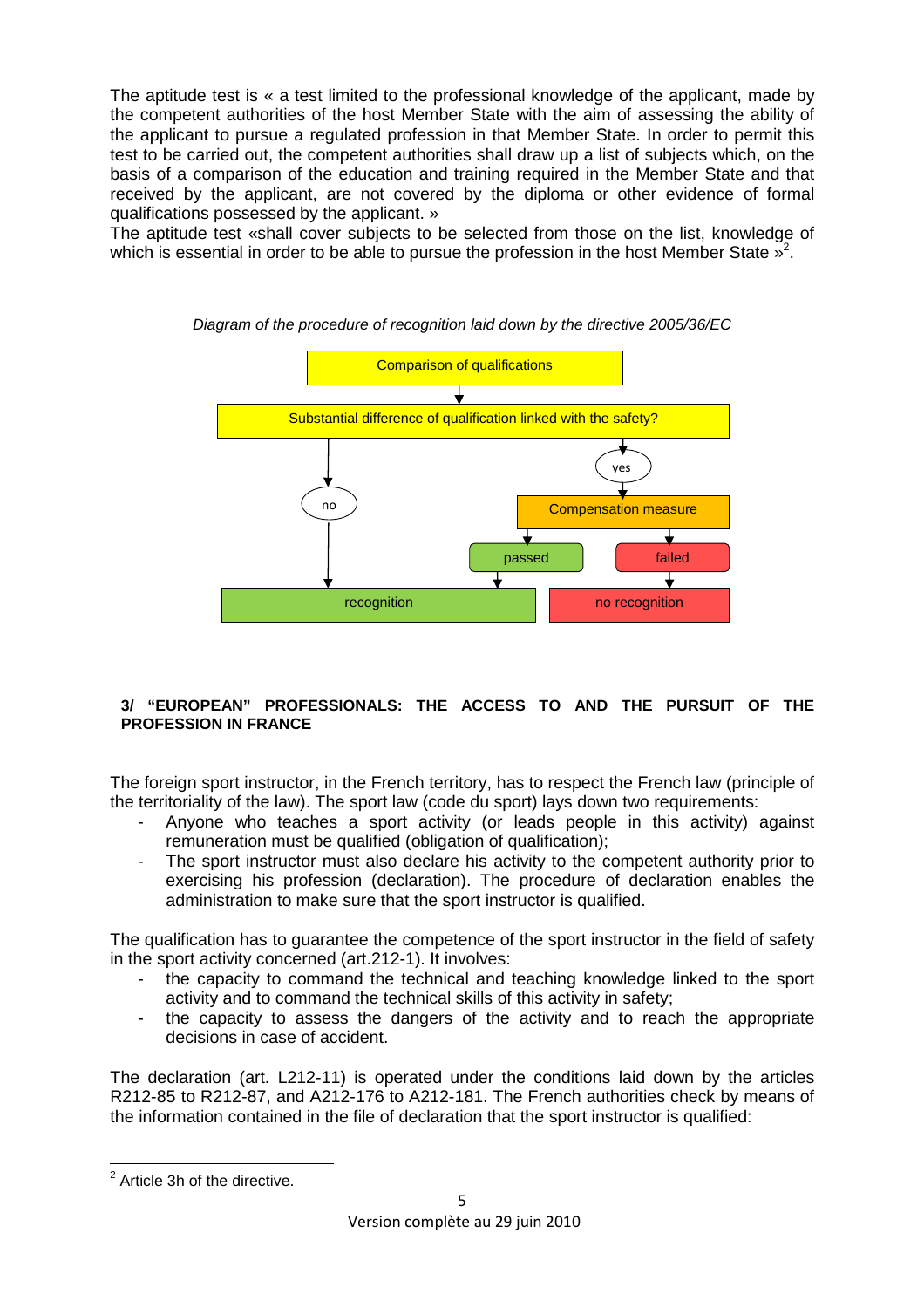- regarding nationals of the Member States<sup>3</sup>, the assessment of the qualification of the applicant is operated according to the European regime of recognition of qualification;
- regarding nationals of third countries, the assessment of the qualification is operated according to the procedure of equivalence of diplomas.

As regards nationals of the Member States, the pursuit of their professional activity in the French territory is governed by the provisions of the articles:

- L212-7,
- R212-88 to R212-91 and A212-182 to A212-182-1 for the regime of free establishment;
- R212-92, R212-93 and A212-182-2 for the regime of free provision of services.

## **The main obligations the European" hanging and paragliding instructors have to meet**

The hanging and paragliding instructor who intends to work under the regime of the free establishment or the free provision of services has to declare his professional activity to the competent authority.

This authority is the "Prefect" of the department<sup>4</sup> where he wishes to pursuit the major part of his professional activity. The file has to be got from the DDCS<sup>5</sup> of this department and it is returned to this service.

The address of the relevant service can be found on the web site of the ministry for Health and Sports :

## **http://www.sports.gouv.fr/francais/qui-sommes-nous/en-regions/**,

by identifying from a map of France the department where the activity will be pursued.

Concretely, the declaration is operated by means of the application form provided in the articles A212-182 (regime of free establishment) and A212-182-2 (regime of free provision of services).The applicant must enclose various documents, in particular a copy of his professional diplomas or certificates, the content of his training (translated in French by a sworn translator), all documents attesting his professional experience.

Concerning his knowledge of French, the applicant has to produce one of the following documents:

- A copy of an attestation of qualification issued after the completion of a training in French language;
- A copy of a document attesting the level of practice in French, issued by a specialized organization;
- A copy of a document attesting a professional experience acquired in France.

If he cannot produce one of these documents, an interview enables to check his knowledge of the French language.

Except if the request is not admissible (incomplete file) or except a duly substantiated decision of reject, the procedure of declaration which includes the procedure for examining the qualification, must lead to the delivery:

- of the professional card within 3 months in case of establishment in the French territory;
- of an acknowledgement of receipt of the declaration of provision of services in case of provision of services in the French territory,

within the required time set up by the "code du sport".

 $\overline{\phantom{0}}$ 

<sup>&</sup>lt;sup>3</sup> Nationals of the Member States of EU, of the States part of the European Economic Area Agreement (Iceland, Norway, Liechtenstein) and of Switzerland.<br><sup>4</sup> Subdivision of France edministered by a Prefect.

Subdivision of France administered by a Prefect.

<sup>5</sup> Direction départementale de la Cohésion sociale.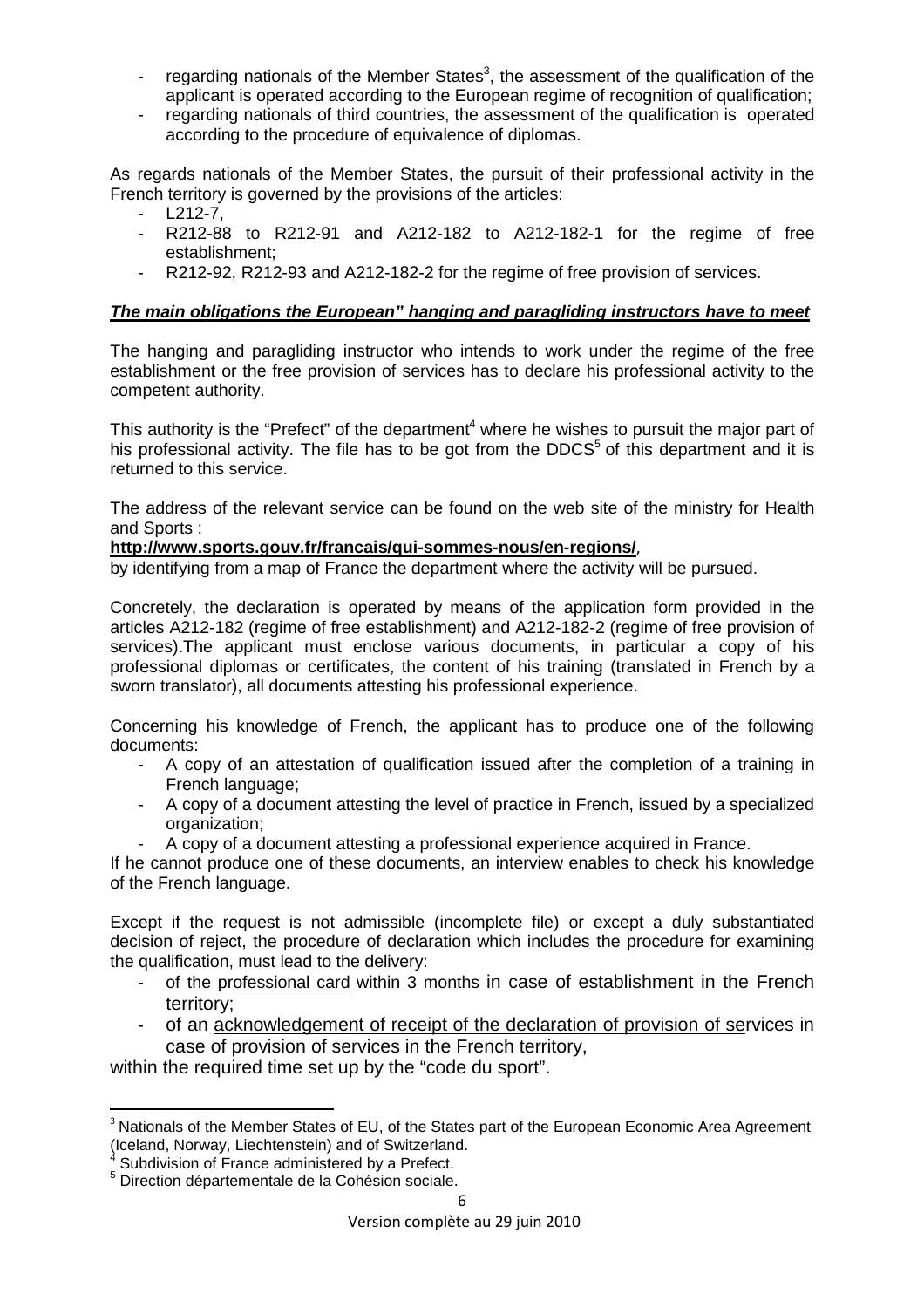It means that the applicant had better to complete the file of declaration in advance; if he starts his job without satisfying the legal conditions, he can be prosecuted pursuant to Article L212-8 of the "Code du sport" (one year imprisonment and a 15 000€ fine).

### **The comparison of the qualification**

The foreign qualification is assessed on the basis of a comparison of the diploma required in France and the qualification acquired by the applicant. The French reference diploma is one of the following diplomas:

- BEES, option « vol libre », spécialité « parapente » or « delta » till january 2011 ;
- BPJEPS, spécialité « vol libre » ;
- DE JEPS, mention « parapente » ;
- DE JEPS, mention « deltaplane ».

The comparison is only based on the knowledge and skills which are essential in order to be able to pursue the profession in France and the lack of which might be harmful to public safety. Are checked:

- the minimal theoretical and practical knowledge related to safety of pupils or clients;
- the safety technical skills.

This comparative examination is carried out by the competent authority (DDPC in the department concerned), if necessary with the help of ENSA. The check must enable the assessment of the safety competence of the professional. It might reveal a substantial difference or lack of qualification, harmful to the safety of pupils or clients; in that case, the Prefect may impose a measure of compensation to the applicant:

- an aptitude test or an adaptation period under the regime of free establishment (the applicant chooses);
- an aptitude test under the regime of free provision of services.

## **Diagrams of the procedure of recognition**

#### IN THE REGIME OF FREE ESTABLISHMENT



## **Procedure**

(\*) DDCS (direction départementale de la cohésion sociale) /DDCSPP (direction départementale de la cohésion sociale et de la protection des populations).

(\*\*) National committee of recognition of qualification (ministry of sports), if the Prefect of department considers that it might exist a substantial difference.

(\*\*\*) Either the aptitude test or the adaptation period.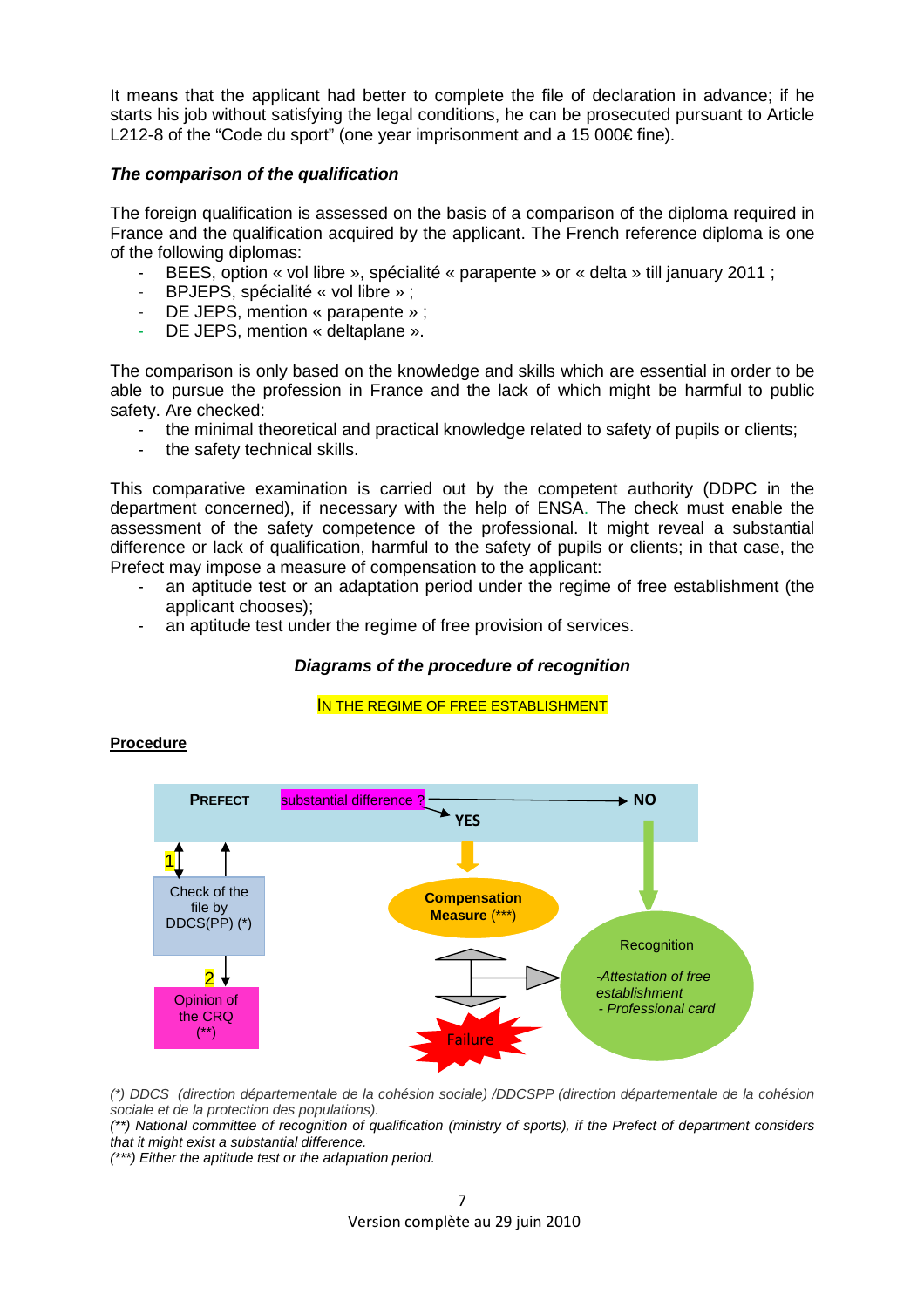### **Delays**



(\*) if the Prefect of department considers that it might exist a substantial difference.

#### IN THE REGIME OF FREE PROVISION OF SERVICES



**Procedure**

(\*) DDCS (direction départementale de la cohésion sociale) /DDCSPP (direction départementale de la cohésion sociale et de la protection des populations).